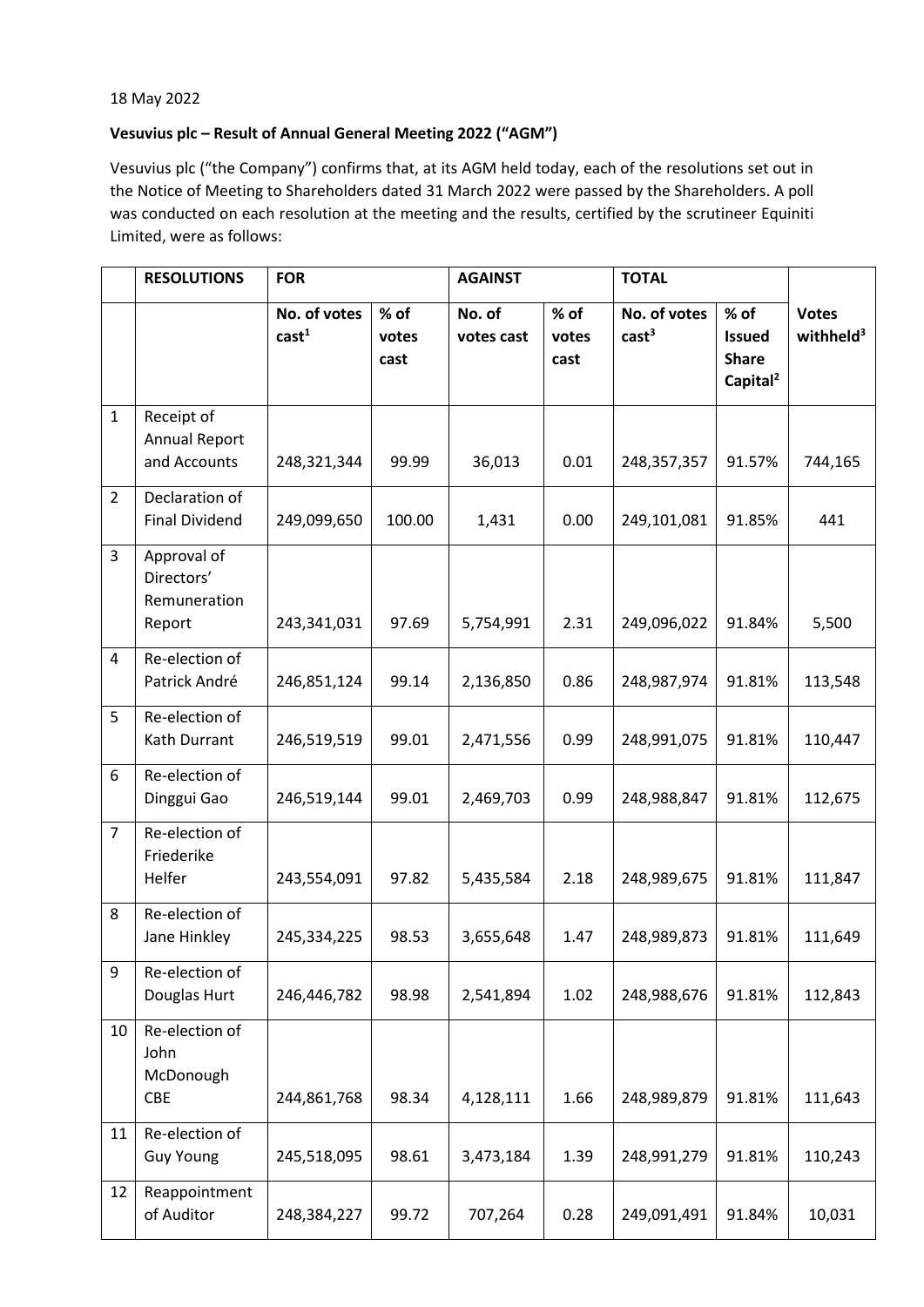| 13 | Remuneration<br>of Auditor                                                                                       | 249,093,919 | 100.00 | 232       | 0.00 | 249,094,151 | 91.84% | 7,371   |
|----|------------------------------------------------------------------------------------------------------------------|-------------|--------|-----------|------|-------------|--------|---------|
| 14 | Authority to<br>incur political<br>expenditure                                                                   | 245,323,664 | 98.53  | 3,667,983 | 1.47 | 248,991,647 | 91.81% | 109,875 |
| 15 | Authority to<br>allot shares                                                                                     | 242,071,819 | 97.22  | 6,912,059 | 2.78 | 248,983,878 | 91.80% | 117,644 |
| 16 | <b>Special</b><br><b>Resolution:</b>                                                                             |             |        |           |      |             |        |         |
|    | Authority to dis-<br>apply pre-                                                                                  |             |        |           |      |             |        |         |
|    | emption Rights                                                                                                   | 248,928,607 | 99.93  | 167,633   | 0.07 | 249,096,240 | 91.84% | 5,282   |
| 17 | <b>Special</b><br><b>Resolution:</b>                                                                             |             |        |           |      |             |        |         |
|    | Additional<br>authority to<br>disapply pre-<br>emption rights<br>only in<br>connection with<br>an acquisition or |             |        |           |      |             |        |         |
|    | specified<br>investment                                                                                          | 246,168,107 | 98.82  | 2,927,838 | 1.18 | 249,095,945 | 91.84% | 5,577   |
| 18 | <b>Special</b><br><b>Resolution:</b>                                                                             |             |        |           |      |             |        |         |
|    | Authority to<br>purchase own                                                                                     |             |        |           |      |             |        |         |
|    | shares                                                                                                           | 248,383,090 | 99.73  | 674,519   | 0.27 | 249,057,609 | 91.83% | 43,913  |
| 19 | <b>Special</b><br><b>Resolution:</b><br>Authority to call<br>a general<br>meeting on 14<br>clear days'           |             |        |           |      |             |        |         |
|    | notice                                                                                                           | 245,785,932 | 98.67  | 3,313,503 | 1.33 | 249,099,435 | 91.85% | 2,087   |
| 20 | Ordinary<br><b>Resolution:</b><br>Approval of the<br>rules of the<br><b>Vesuvius Share</b>                       |             |        |           |      |             |        |         |
|    | Plan                                                                                                             | 247,849,592 | 99.50  | 1,243,523 | 0.50 | 249,093,115 | 91.84% | 8,407   |